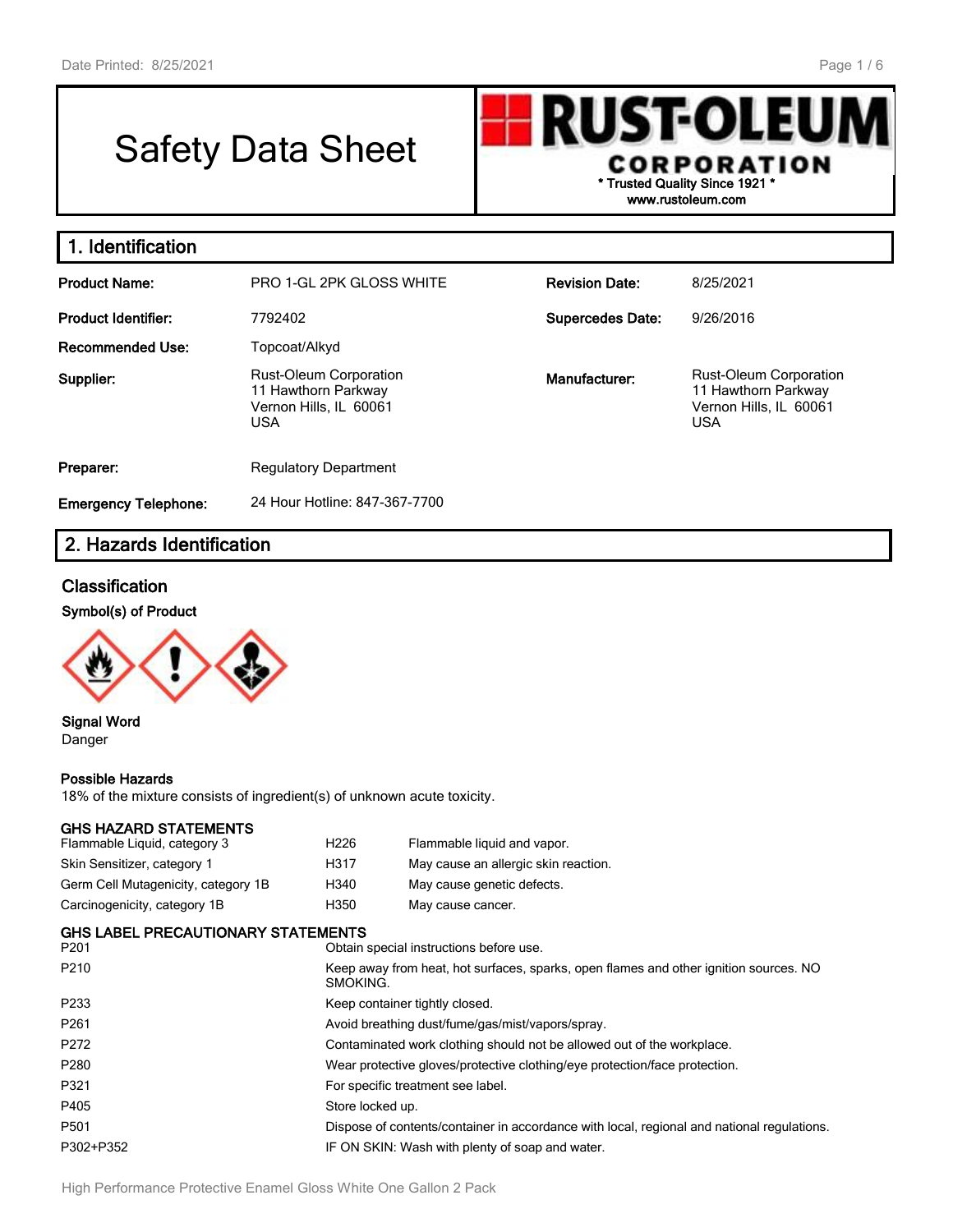| P303+P361+P353                          | IF ON SKIN (or hair): Take off immediately all contaminated clothing. Rinse skin with water/<br>shower. |
|-----------------------------------------|---------------------------------------------------------------------------------------------------------|
| P308+P313                               | IF exposed or concerned: Get medical advice/attention.                                                  |
| P333+P313                               | If skin irritation or rash occurs: Get medical advice/attention.                                        |
| P370+P378                               | In case of fire: Use alcohol film forming foam, carbon dioxide, dry chemical, dry sand to extinguish.   |
| P403+P235                               | Store in a well-ventilated place. Keep cool.                                                            |
| <b>GHS SDS PRECAUTIONARY STATEMENTS</b> |                                                                                                         |
| P240                                    | Ground/bond container and receiving equipment.                                                          |
| P <sub>241</sub>                        | Use explosion-proof electrical/ventilating/lighting/equipment.                                          |
| P <sub>242</sub>                        | Use only non-sparking tools.                                                                            |
| P <sub>243</sub>                        | Take precautionary measures against static discharge.                                                   |

P363 Wash contaminated clothing before reuse.

## **3. Composition / Information on Ingredients**

#### **HAZARDOUS SUBSTANCES**

| <b>Chemical Name</b>                 | CAS-No.        | <b>Wt.%</b><br>Range | <b>GHS Symbols</b>          | <b>GHS Statements</b>                        |
|--------------------------------------|----------------|----------------------|-----------------------------|----------------------------------------------|
| <b>Hydrotreated Light Distillate</b> | 64742-47-8     | 25-50                | GHS08                       | H <sub>304</sub>                             |
| <b>Titanium Dioxide</b>              | 13463-67-7     | $10 - 25$            | GHS08                       | H <sub>351</sub>                             |
| Kaolin Clay                          | 1332-58-7      | $1.0 - 2.5$          | Not Available               | Not Available                                |
| Methyl Ethyl Ketoxime                | 96-29-7        | $0.1 - 1.0$          | GHS05-GHS06-<br>GHS07-GHS08 | H302-312-315-317-318-331-336<br>-350-370-373 |
| Naphtha, Hydrotreated Heavy          | 64742-48-9     | $0.1 - 1.0$          | GHS08                       | H304-340-350                                 |
| Ethylbenzene                         | $100 - 41 - 4$ | $0.1 - 1.0$          | GHS02-GHS07-<br>GHS08       | H225-304-332-373                             |
| Cobalt 2-Ethylhexanoate              | 136-52-7       | $0.1 - 1.0$          | Not Available               | Not Available                                |

# **4. First-Aid Measures**

**FIRST AID - EYE CONTACT:** Immediately flush eyes with plenty of water for at least 15 minutes holding eyelids open. Get medical attention. Do NOT allow rubbing of eyes or keeping eyes closed.

**FIRST AID - SKIN CONTACT:** Wash skin with soap and water. Remove contaminated clothing. Get medical attention if irritation develops or persists.

**FIRST AID - INHALATION:** Remove to fresh air. If not breathing, give artificial respiration. If breathing is difficult, give oxygen. Get immediate medical attention. Do NOT use mouth-to-mouth resuscitation. If you experience difficulty in breathing, leave the area to obtain fresh air. If continued difficulty is experienced, get medical assistance immediately.

**FIRST AID - INGESTION:** Aspiration hazard: Do not induce vomiting or give anything by mouth because this material can enter the lungs and cause severe lung damage. Get immediate medical attention. If swallowed, get medical attention.

# **5. Fire-Fighting Measures**

**EXTINGUISHING MEDIA:** Alcohol Film Forming Foam, Carbon Dioxide, Dry Chemical, Dry Sand, Water Fog

**UNUSUAL FIRE AND EXPLOSION HAZARDS:** Closed containers may explode when exposed to extreme heat due to buildup of steam. Keep containers tightly closed. Combustible liquid and vapor. No unusual fire or explosion hazards noted.

**SPECIAL FIREFIGHTING PROCEDURES:** Water may be used to cool closed containers to prevent pressure buildup and possible autoignition or explosion. Evacuate area and fight fire from a safe distance. Use water spray to keep fire-exposed containers cool. Containers may explode when heated.

**Special Fire and Explosion Hazard (Combustible Dust):** No Information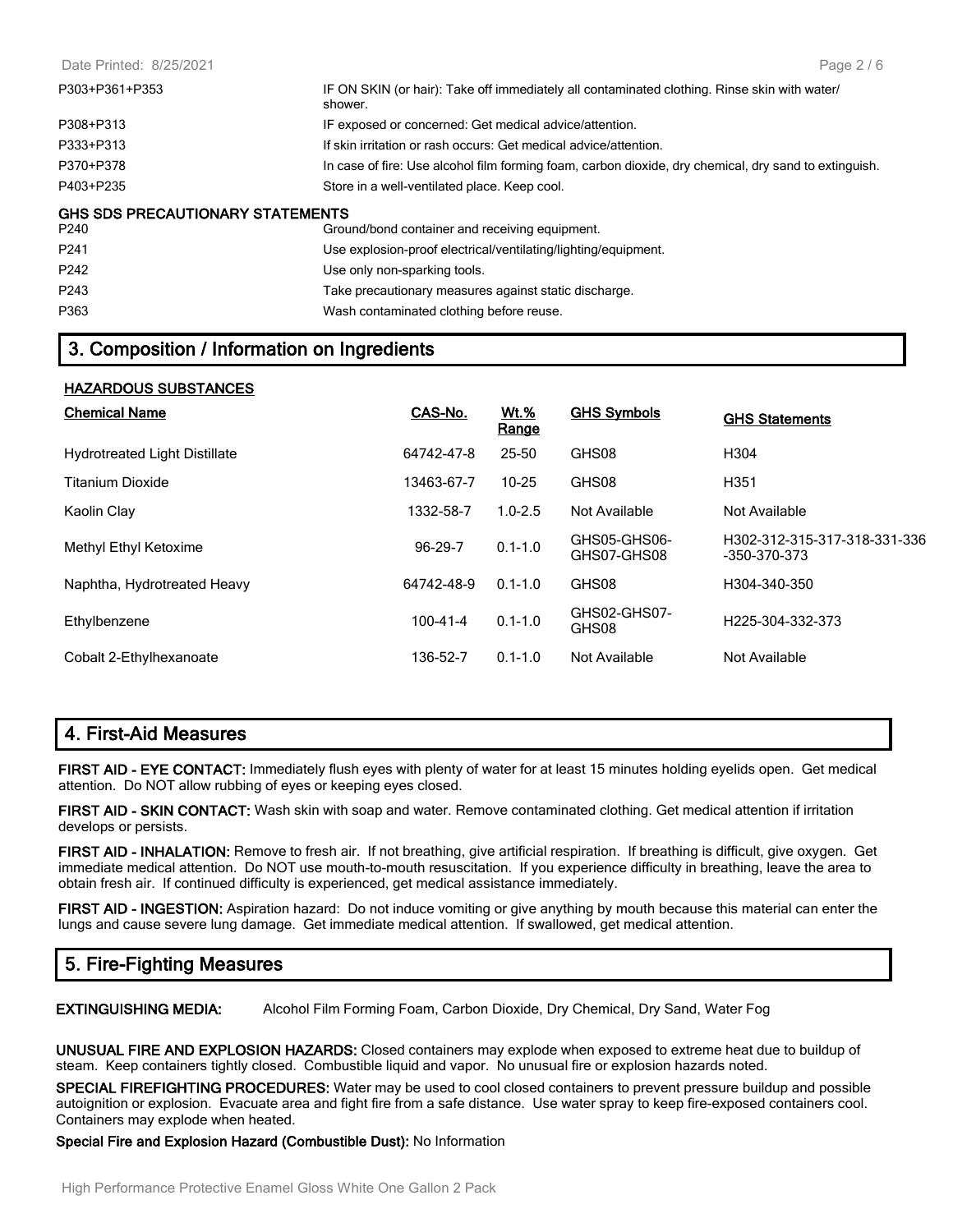## **6. Accidental Release Measures**

**STEPS TO BE TAKEN IF MATERIAL IS RELEASED OR SPILLED:** Contain spilled liquid with sand or earth. DO NOT use combustible materials such as sawdust. Remove all sources of ignition, ventilate area and remove with inert absorbent and nonsparking tools. Dispose of according to local, state (provincial) and federal regulations. Do not incinerate closed containers.

# **7. Handling and Storage**

**HANDLING:** Wash thoroughly after handling. Wash hands before eating. Remove contaminated clothing and launder before reuse. Use only with adequate ventilation. Follow all SDS and label precautions even after container is emptied because it may retain product residues. Avoid breathing fumes, vapors, or mist. Avoid contact with eyes, skin and clothing. Avoid contact with eyes. **STORAGE:** Keep containers tightly closed. Isolate from heat, electrical equipment, sparks and open flame. Keep away from heat, sparks, flame and sources of ignition. Keep container closed when not in use. Avoid excess heat. Store in a dry, well ventilated place. Keep container tightly closed when not in use.

**Advice on Safe Handling of Combustible Dust:** No Information

# **8. Exposure Controls / Personal Protection**

| <b>Chemical Name</b>                 | CAS-No.    | Weight %<br>Less Than | <b>ACGIH TLV-</b><br>TWA | <b>ACGIH TLV-</b><br><b>STEL</b> | <b>OSHA PEL-TWA</b> | <b>OSHA PEL-</b><br><b>CEILING</b> |
|--------------------------------------|------------|-----------------------|--------------------------|----------------------------------|---------------------|------------------------------------|
| <b>Hydrotreated Light Distillate</b> | 64742-47-8 | 45.0                  | N.E.                     | N.E.                             | N.E.                | N.E.                               |
| <b>Titanium Dioxide</b>              | 13463-67-7 | 20.0                  | $10 \text{ mg/m}$        | N.E.                             | $15 \text{ mg/m}$   | N.E.                               |
| Kaolin Clay                          | 1332-58-7  | 5.0                   | $2 \text{ mg/m}$         | N.E.                             | $15 \text{ mg/m}$   | N.E.                               |
| Methyl Ethyl Ketoxime                | 96-29-7    | 1.0                   | 10 ppm                   | N.E.                             | N.E.                | N.E.                               |
| Naphtha, Hydrotreated Heavy          | 64742-48-9 | 1.0                   | N.E.                     | N.E.                             | N.E.                | N.E.                               |
| Ethylbenzene                         | 100-41-4   | 1.0                   | 20 ppm                   | N.E.                             | $100$ ppm           | N.E.                               |
| Cobalt 2-Ethylhexanoate              | 136-52-7   | 1.0                   | N.E.                     | N.E.                             | N.E.                | N.E.                               |

#### **PERSONAL PROTECTION**

**ENGINEERING CONTROLS:** Use process enclosures, local exhaust ventilation, or other engineering controls to control airborne levels below recommended exposure limits. Prevent build-up of vapors by opening all doors and windows to achieve crossventilation.

**RESPIRATORY PROTECTION:** A respiratory protection program that meets OSHA 1910.134 and ANSI Z88.2 requirements must be followed whenever workplace conditions warrant a respirator's use. A NIOSH/MSHA approved air purifying respirator with an organic vapor cartridge or canister may be permissible under certain circumstances where airborne concentrations are expected to exceed exposure limits.

Protection provided by air purifying respirators is limited. Use a positive pressure air supplied respirator if there is any potential for an uncontrolled release, exposure levels are not known, or in any other circumstances where air purifying respirators may not provide adequate protection.

**SKIN PROTECTION:** Use impervious gloves to prevent skin contact and absorption of this material through the skin.

**EYE PROTECTION:** Use safety eyewear designed to protect against splash of liquids.

**OTHER PROTECTIVE EQUIPMENT:** Refer to safety supervisor or industrial hygienist for further guidance regarding types of personal protective equipment and their applications. Refer to safety supervisor or industrial hygienist for further information regarding personal protective equipment and its application.

**HYGIENIC PRACTICES:** Wash thoroughly with soap and water before eating, drinking or smoking. Remove contaminated clothing immediately and launder before reuse.

**Engineering Measures for Combustible Dust:** No Information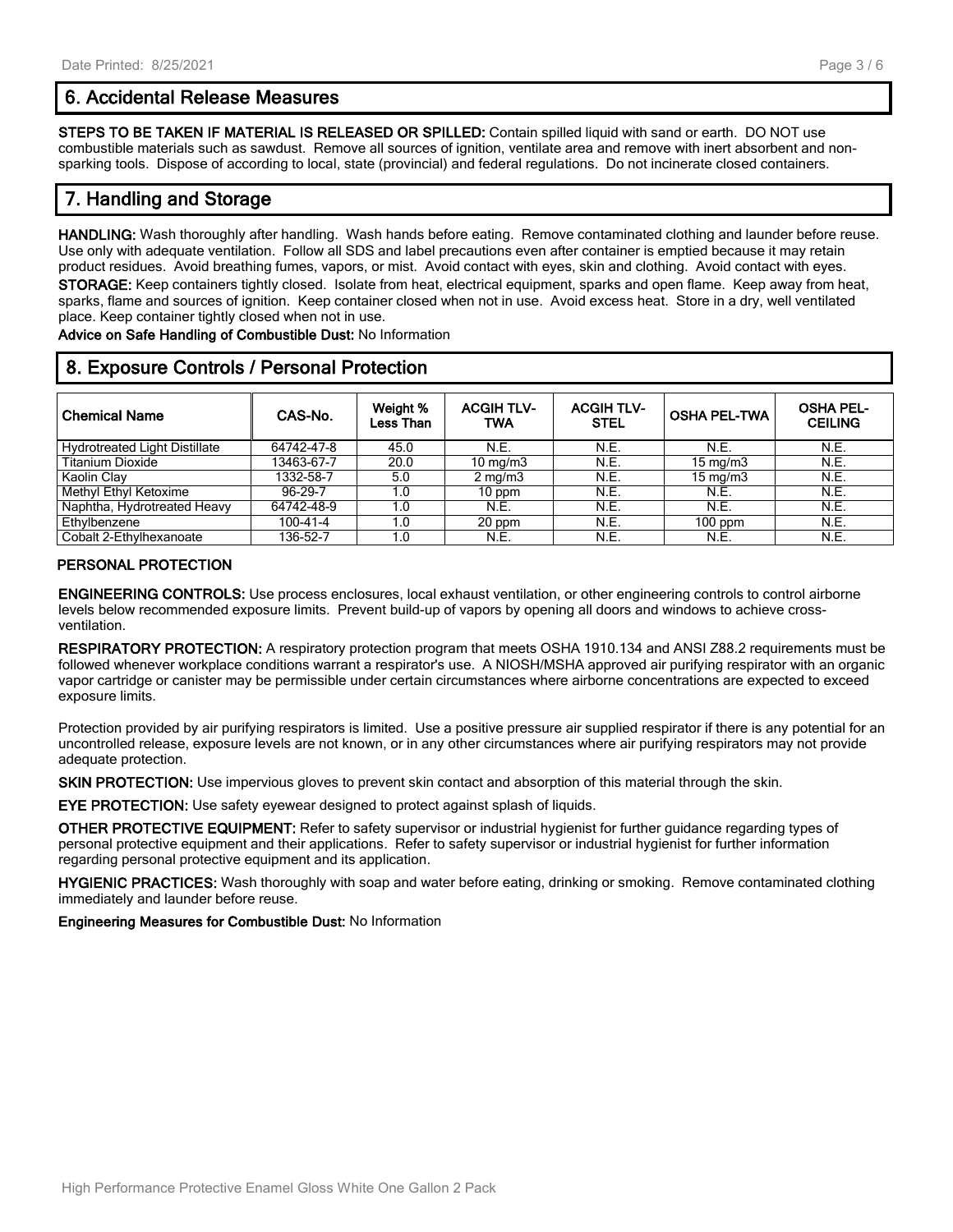# **9. Physical and Chemical Properties**

| Appearance:                 | Liguid                     | <b>Physical State:</b>            | Liguid      |
|-----------------------------|----------------------------|-----------------------------------|-------------|
| Odor:                       | Solvent Like               | <b>Odor Threshold:</b>            | N.E.        |
| <b>Specific Gravity:</b>    | 1.069                      | pH:                               | N.D.        |
| Freeze Point, °C:           | N.D.                       | Viscosity:                        | N.D.        |
| <b>Solubility in Water:</b> | Negligible                 | Partition Coefficient, n-octanol/ |             |
| Decomposition Temp., °C:    | N.D.                       | water:                            | N.D.        |
| Boiling Range, °C:          | 136 - 537                  | Explosive Limits, vol%:           | $0.5 - 6.6$ |
| Flammability:               | <b>Supports Combustion</b> | Flash Point, °C:                  | 39          |
| <b>Evaporation Rate:</b>    | Slower than Ether          | Auto-Ignition Temp., °C:          | N.D.        |
| <b>Vapor Density:</b>       | Heavier than Air           | Vapor Pressure:                   | N.D.        |

(See "Other information" Section for abbreviation legend)

# **10. Stability and Reactivity**

**Conditions to Avoid:** Avoid all possible sources of ignition.

**Incompatibility:** Incompatible with strong oxidizing agents, strong acids and strong alkalies.

**Hazardous Decomposition:** By open flame, carbon monoxide and carbon dioxide. When heated to decomposition, it emits acrid smoke and irritating fumes. Contains solvents which may form carbon monoxide, carbon dioxide, and formaldehyde.

**Hazardous Polymerization:** Will not occur under normal conditions.

**Stability:** This product is stable under normal storage conditions.

# **11. Toxicological Information**

**EFFECTS OF OVEREXPOSURE - EYE CONTACT:** Causes eye irritation. Substance causes moderate eye irritation.

**EFFECTS OF OVEREXPOSURE - SKIN CONTACT:** Substance may cause slight skin irritation. May cause skin irritation.

**EFFECTS OF OVEREXPOSURE - INHALATION:** Harmful if inhaled. High gas, vapor, mist or dust concentrations may be harmful if inhaled. Avoid breathing fumes, spray, vapors, or mist. May cause headaches and dizziness. High vapor concentrations are irritating to the eyes, nose, throat and lungs. Prolonged or excessive inhalation may cause respiratory tract irritation.

**EFFECTS OF OVEREXPOSURE - INGESTION:** Irritating to the nose, throat and respiratory tract. Harmful if swallowed. Aspiration hazard if swallowed; can enter lungs and cause damage.

**EFFECTS OF OVEREXPOSURE - CHRONIC HAZARDS:** Reports have associated repeated and prolonged occupational overexposure to solvents with permanent brain and nervous system damage. IARC lists Ethylbenzene as a possible human carcinogen (group 2B). Contains Titanium Dioxide. Titanium Dioxide is listed as a Group 2B-"Possibly carcinogenic to humans" by IARC. No significant exposure to Titanium Dioxide is thought to occur during the use of products in which Titanium Dioxide is bound to other materials, such as in paints during brush application or drying. Risk of overexposure depends on duration and level of exposure to dust from repeated sanding of surfaces or spray mist and the actual concentration of Titanium Dioxide in the formula. (Ref: IARC Monograph, Vol. 93, 2010)

**PRIMARY ROUTE(S) OF ENTRY:** Eye Contact, Ingestion, Inhalation, Skin Absorption, Skin Contact

#### **ACUTE TOXICITY VALUES**

|  | The acute effects of this product have not been tested. Data on individual components are tabulated below: |  |  |
|--|------------------------------------------------------------------------------------------------------------|--|--|
|--|------------------------------------------------------------------------------------------------------------|--|--|

| CAS-No.    | <b>Chemical Name</b>                 | Oral LD50        | Dermal LD50        | Vapor LC50     |
|------------|--------------------------------------|------------------|--------------------|----------------|
| 64742-47-8 | <b>Hydrotreated Light Distillate</b> | >5000 mg/kg Rat  | >2000 mg/kg Rabbit | >5000 mg/L Rat |
| 13463-67-7 | <b>Titanium Dioxide</b>              | >10000 mg/kg Rat | 2500 mg/kg         | N.E.           |
| 1332-58-7  | Kaolin Clay                          | 5500 mg/kg       | >5000 mg/kg Rat    | 25             |
| 96-29-7    | Methyl Ethyl Ketoxime                | 930 mg/kg Rat    | 1100 mg/kg Rabbit  | >4.83 mg/L Rat |
| 64742-48-9 | Naphtha, Hydrotreated Heavy          | >6000 mg/kg Rat  | >5000 mg/kg Rabbit | N.E.           |
| 100-41-4   | Ethylbenzene                         | 3500 mg/kg Rat   | 15400 mg/kg Rabbit | 17.4 mg/L Rat  |
| 136-52-7   | Cobalt 2-Ethylhexanoate              | N.E.             | >5000 mg/kg Rabbit | N.E.           |

N.E. - Not Established

## **12. Ecological Information**

**ECOLOGICAL INFORMATION:** Product is a mixture of listed components. Product is a mixture of listed components.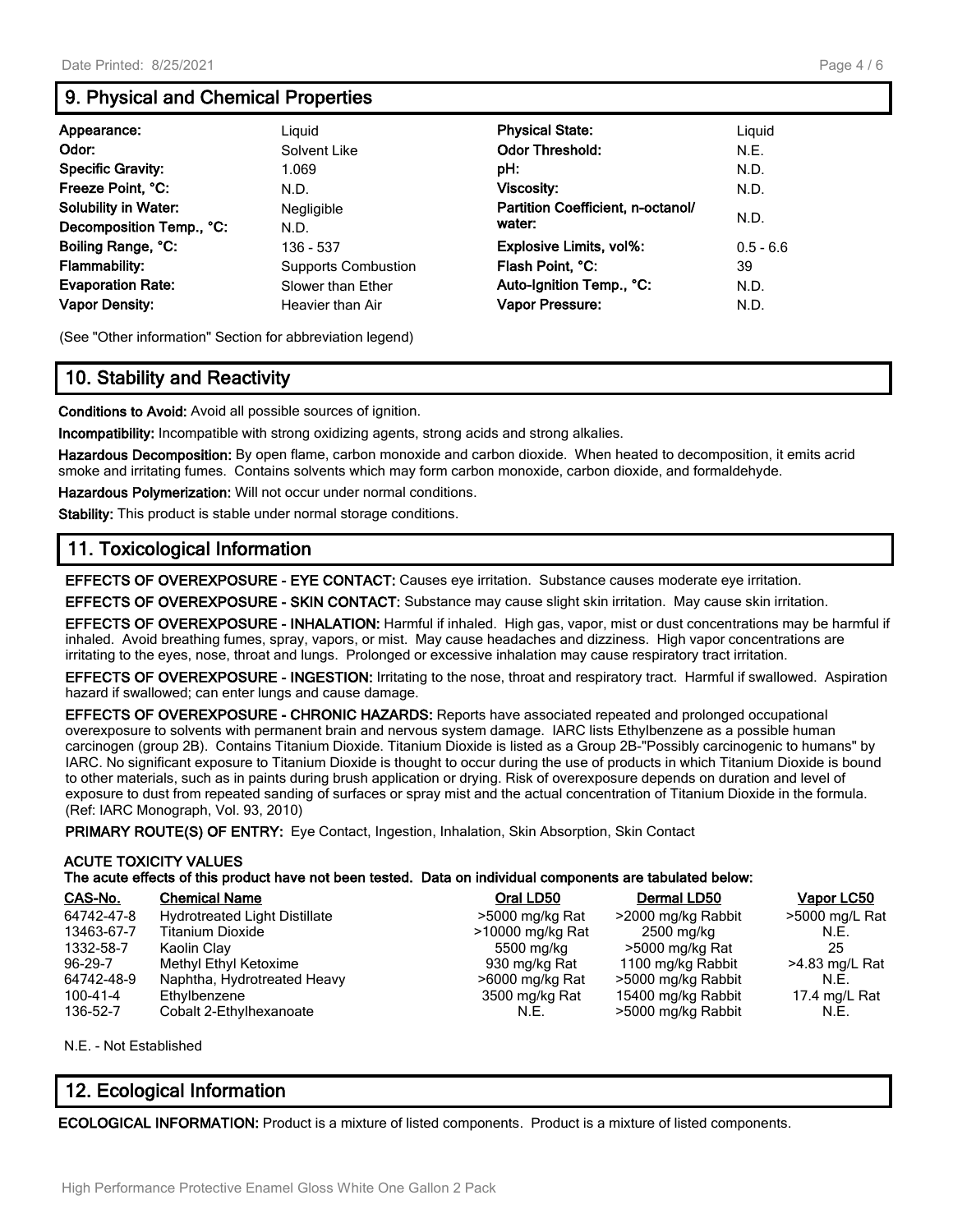# **13. Disposal Information**

**DISPOSAL INFORMATION:** Dispose of material in accordance to local, state, and federal regulations and ordinances. Do not incinerate closed containers.

# **14. Transport Information**

| <b>UN Number:</b>            | Domestic (USDOT) | International (IMDG) | Air (IATA) | <b>TDG (Canada)</b> |
|------------------------------|------------------|----------------------|------------|---------------------|
|                              | N.A.             | 1263                 | 1263       | N.A.                |
| <b>Proper Shipping Name:</b> | Not Regulated    | Paint                | Paint      | Not Regulated       |
| <b>Hazard Class:</b>         | N.A.             | 3                    | 3          | N.A.                |
| Packing Group:               | N.A.             | Ш                    | Ш          | N.A.                |
| <b>Limited Quantity:</b>     | No.              | Yes                  | Yes        | No                  |

# **15. Regulatory Information**

## **U.S. Federal Regulations:**

#### **CERCLA - SARA Hazard Category**

This product has been reviewed according to the EPA 'Hazard Categories' promulgated under Sections 311 and 312 of the Superfund Amendment and Reauthorization Act of 1986 (SARA Title III) and is considered, under applicable definitions, to meet the following categories:

Flammable (gases, aerosols, liquids, or solids), Carcinogenicity, Respiratory or Skin Sensitization, Germ cell mutagenicity

#### **SARA Section 313**

This product contains the following substances subject to the reporting requirements of Section 313 of Title III of the Superfund Amendment and Reauthorization Act of 1986 and 40 CFR part 372:

| <b>Chemical Name</b>    | CAS-No.        |
|-------------------------|----------------|
| Aluminum Oxide          | 1344-28-1      |
| Ethylbenzene            | $100 - 41 - 4$ |
| Cobalt 2-Ethylhexanoate | 136-52-7       |

#### **Toxic Substances Control Act**

This product contains the following chemical substances subject to the reporting requirements of TSCA 12(b) if exported from the United States:

No TSCA 12(b) components exist in this product.

## **U.S. State Regulations:**

#### **California Proposition 65**

WARNING: **WARNING:** Cancer and Reproductive Harm - www.P65Warnings.ca.gov.